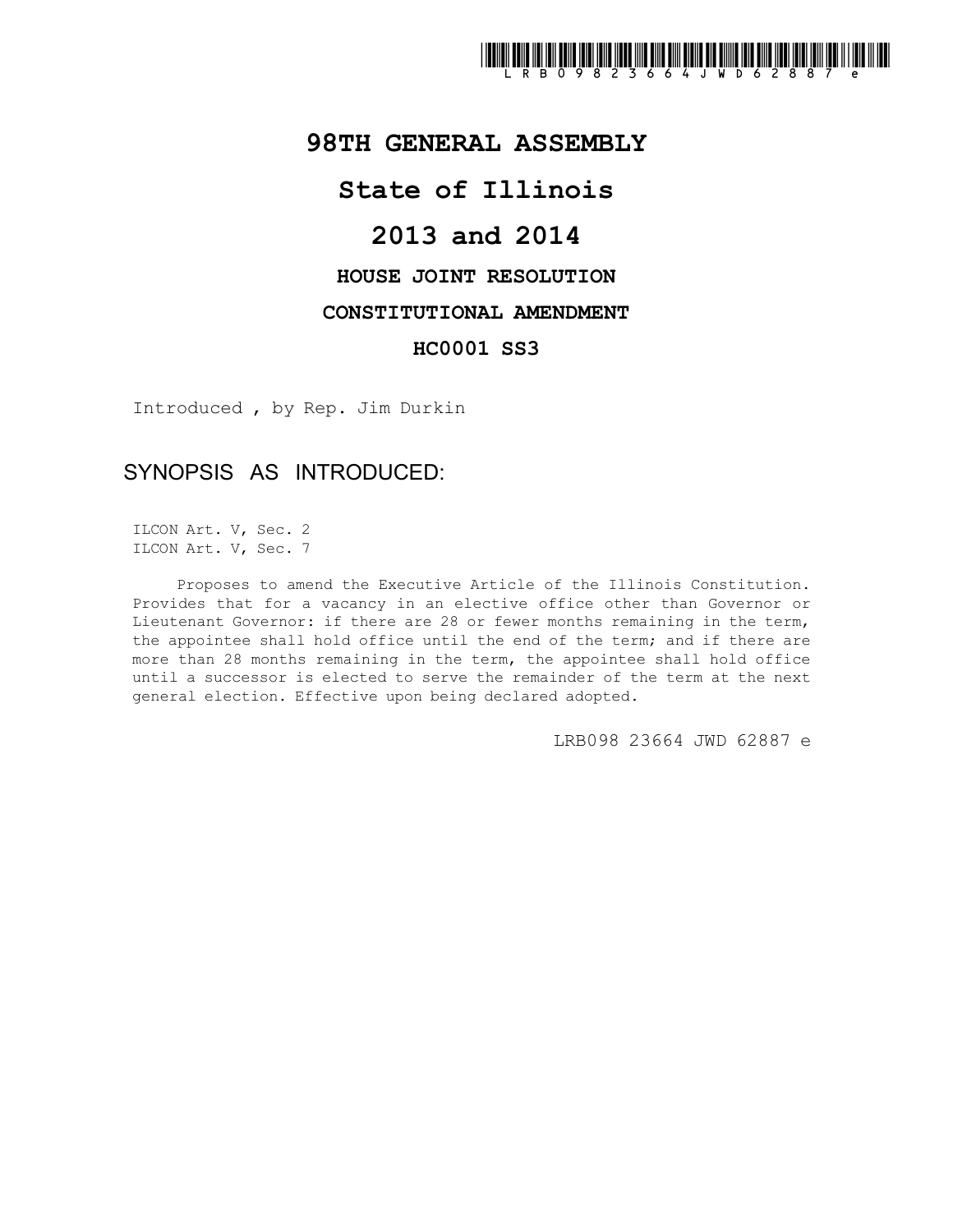|   | HOUSE JOINT RESOLUTION   |
|---|--------------------------|
| 2 | CONSTITUTIONAL AMENDMENT |

RESOLVED, BY THE HOUSE OF REPRESENTATIVES OF THE NINETY-EIGHTH GENERAL ASSEMBLY OF THE STATE OF ILLINOIS, THE SENATE CONCURRING HEREIN, that there shall be submitted to the electors of the State for adoption or rejection at the general election next occurring at least 6 months after the adoption of this resolution a proposition to Sections 2 and 7 of Article V of the Illinois Constitution as follows: 3 4 5 6 7 8 9

- ARTICLE V 10
- THE EXECUTIVE 11

(ILCON Art. V, Sec. 2) 12

SECTION 2. TERMS 13

These elected officers of the Executive Branch shall hold office for four years beginning on the second Monday of January after their election and, except in the case of the Lieutenant Governor, until their successors are qualified. Except as provided in Section 7, they They shall be elected at the general election in 1978 and every four years thereafter. 14 15 16 17 18 19

(Source: Illinois Constitution.) 20

(ILCON Art. V, Sec. 7) SECTION 7. VACANCIES IN OTHER ELECTIVE OFFICES 21 22